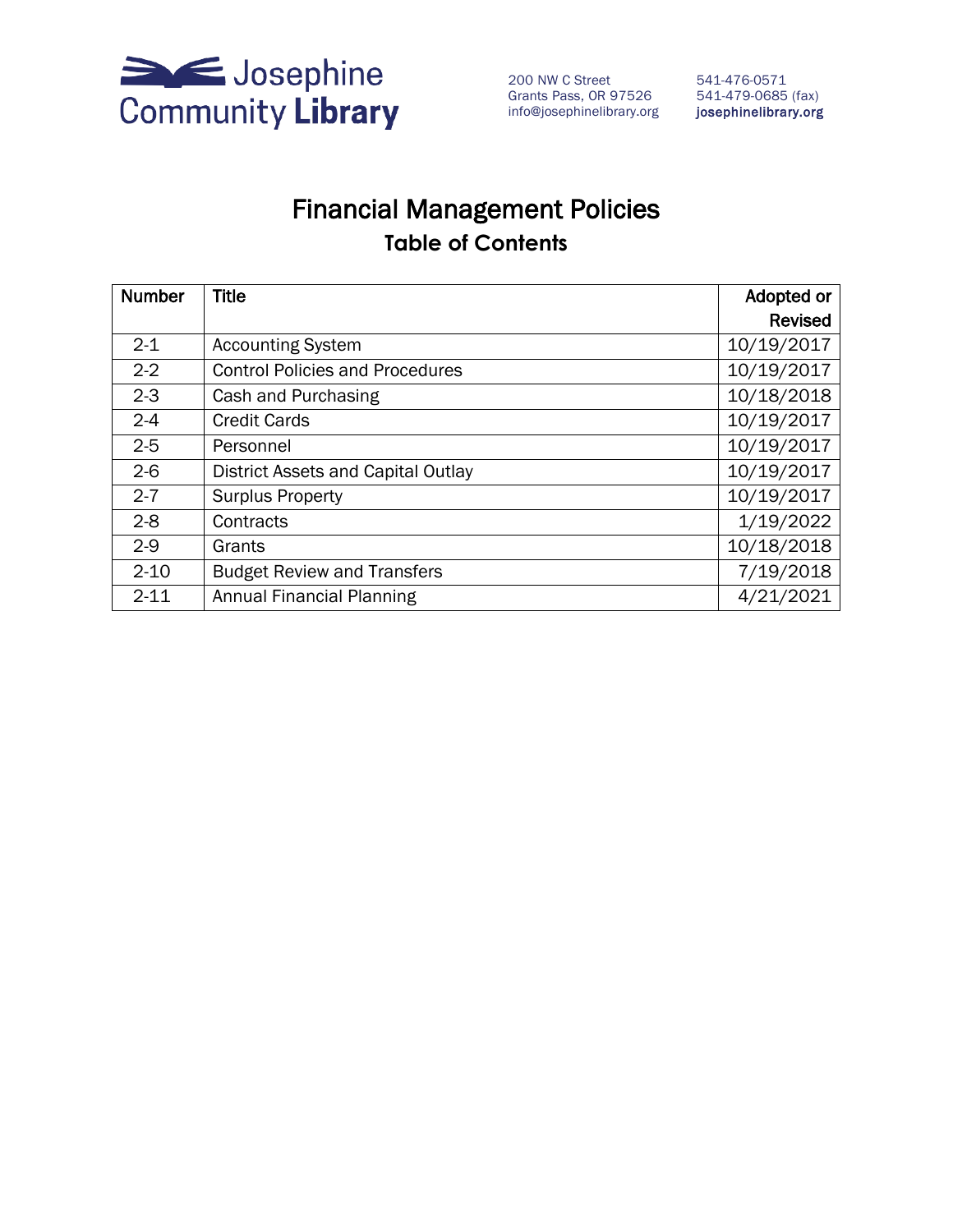## Policy 2-1. Accounting System

*Adopted 10/19/2017*

The accounting system of Josephine Community Library District (JCLD) shall be designed specifically to:

- 1. Assemble information on all finance-related transactions and events.
- 2. Provide the ability to analyze all data collected.
- 3. Classify data according to the chart of accounts.
- 4. Record data in the appropriate books of accounts.
- 5. Report data to management and outside parties in an appropriate format and in a timely manner.
- 6. Maintain accountability of assets.
- 7. Retain data according to the State of Oregon's retention schedule for special districts.

The accounting system shall include journals and ledgers with sufficient detail to produce reports in accordance with generally accepted accounting principles for Oregon municipal corporations and in accordance with Oregon Budget Law.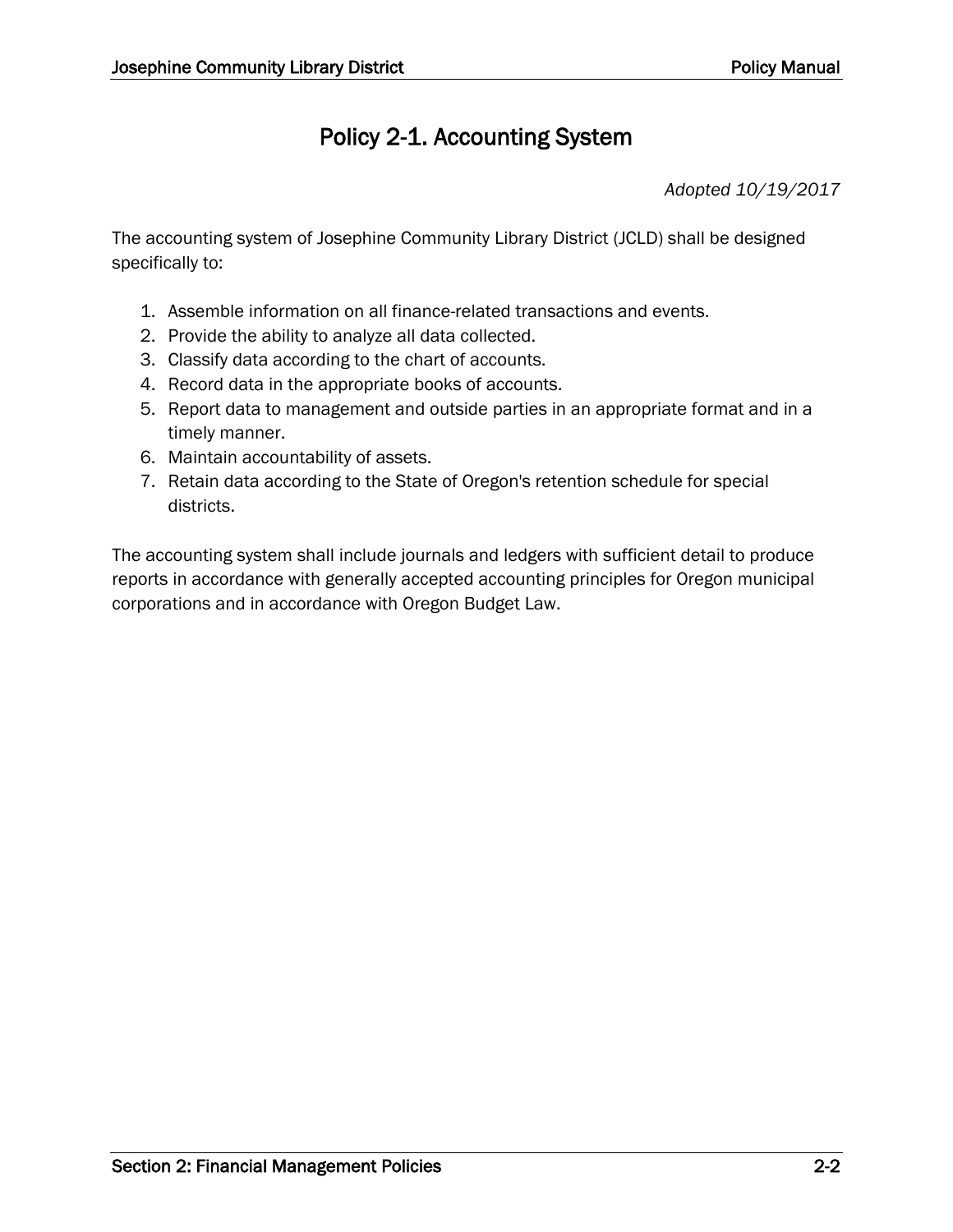# Policy 2-2. Control Policies and Procedures

*Adopted 10/19/2017*

Josephine Community Library District (JCLD) follows these policies and procedures to ensure control and an effective accounting system:

- 1. All financial transactions shall conform to standard accounting procedures and Oregon Revised Statutes and Administrative Regulations (ORS).
- 2. All transactions are authorized properly.
- 3. Duties are segregated. As much as is practical, no single individual should be able to perform these three duties:
	- a. authorize a transaction,
	- b. record the transaction in the accounting system, and
	- c. take custody of the assets resulting from the transaction.
- 4. Accounting records and documentation are designed and maintained properly.
- 5. Access to assets and records is controlled.
- 6. Accounting data is reviewed periodically and compared to underlying records by persons independent of the custodians of accounting records and persons who approve transactions.
- 7. All financial records are retained and secured in accordance with ORS and the district's Record Retention Policy.
- 8. Records no longer required to be retained are destroyed securely in accordance with district policy.
- 9. Payroll records and processing are reviewed periodically.
- 10.Physical assets are reviewed periodically and an inventory is maintained.
- 11.The library director shall submit the prior month's financial report to the Board of Directors with the packet for the regular monthly meeting.
- 12.Financial computer systems shall be maintained in a secure environment, accessed only by documented/authorized personnel, and regularly maintained to prevent data loss.
- 13.Annual audits shall be performed in compliance with ORS and generally accepted accounting principles (GAAP) for governmental entities.
- 14.The library director and any other staff significantly involved in district financial procedures shall be required to spend a minimum of five consecutive business days per year away from their duties and with no access to the accounting system.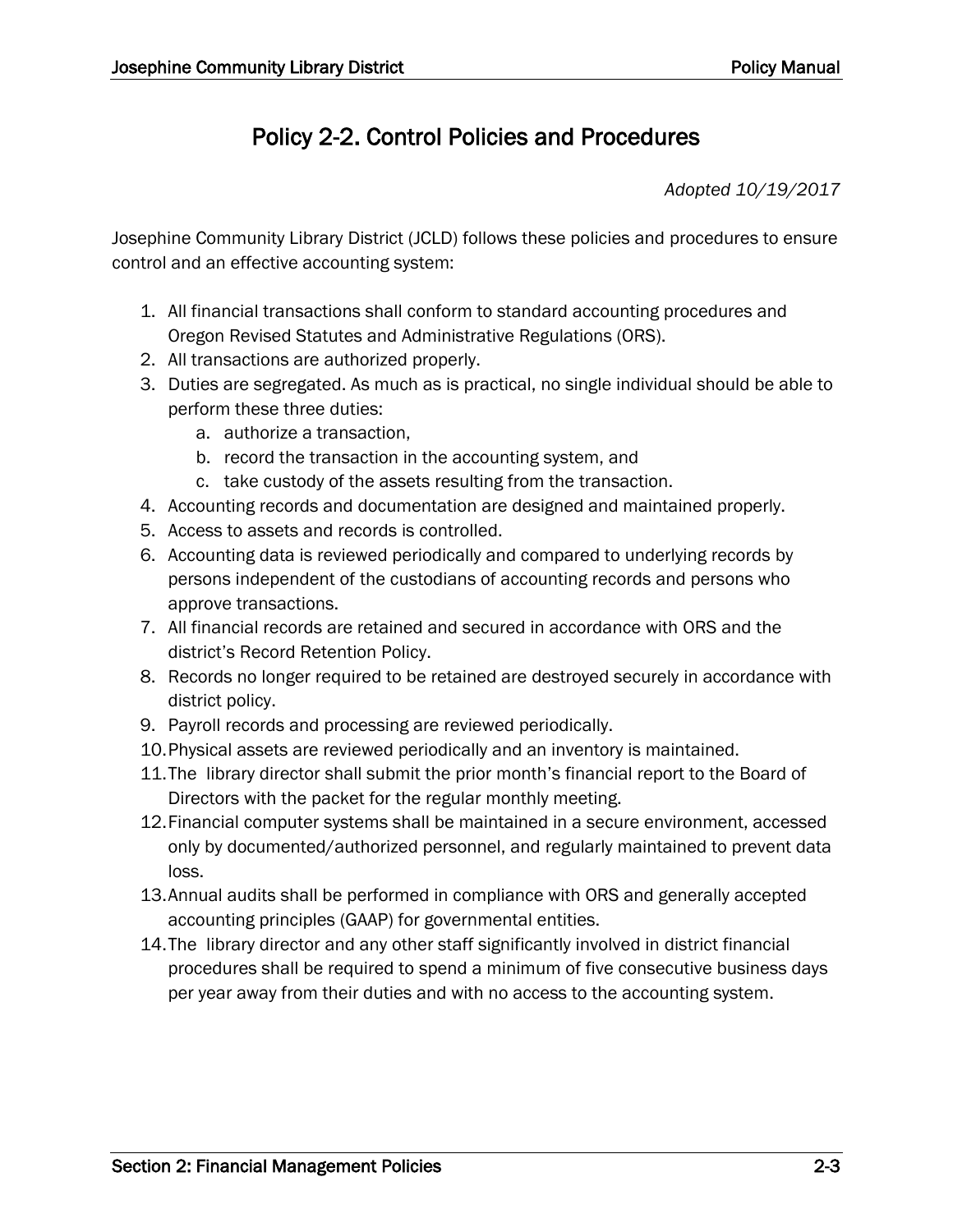# Policy 2-3. Cash and Purchasing

*Adopted 10/19/2017 Revised 12/7/2017 Revised 10/18/2018*

Josephine Community Library District (JCLD) shall follow these specific policies and procedures for cash and purchasing.

### 1. Cash disbursement

- a. Check-signing authority is limited to the library director, board president, board vice-president, and one other board member.
- b. Two signatures are required on each check.
	- i. Some regularly recurring bills and payments may be paid electronically by the library director or designee.
	- ii. Bills and payments authorized to be paid electronically shall be established by board resolution.
	- iii. Invoices must be retained and reviewed by the board president or vice president.
	- iv. All electronic transactions will receive second-signer approval.
	- v. Procedures that will ensure that acceptable internal control procedures over disbursements is maintained to the extent practicable will be adopted by management and reported to the board.
- c. Authorization of payment is required by the library director or designee.
- d. Original invoices shall be attached to checks before signing.
- e. Pre-signing any check is prohibited.
- f. Blank checks are prohibited.
- g. Checks shall be numbered sequentially.
- h. The check stock shall contain security safeguards to prevent fraud.
- i. The check stock shall be secured and use shall be documented.
- j. Voided checks shall be defaced and retained in the financial records.
- k. Signature stamps are prohibited.

### 2. Cash handling

- a. Daily cash counts shall be performed.
- b. Deposits shall be performed weekly or when cash to be deposited exceeds \$1,000, whichever comes first. More frequent deposits may be required by the library director as circumstances require.
- c. Cash till control and reconciliation shall be standard policy.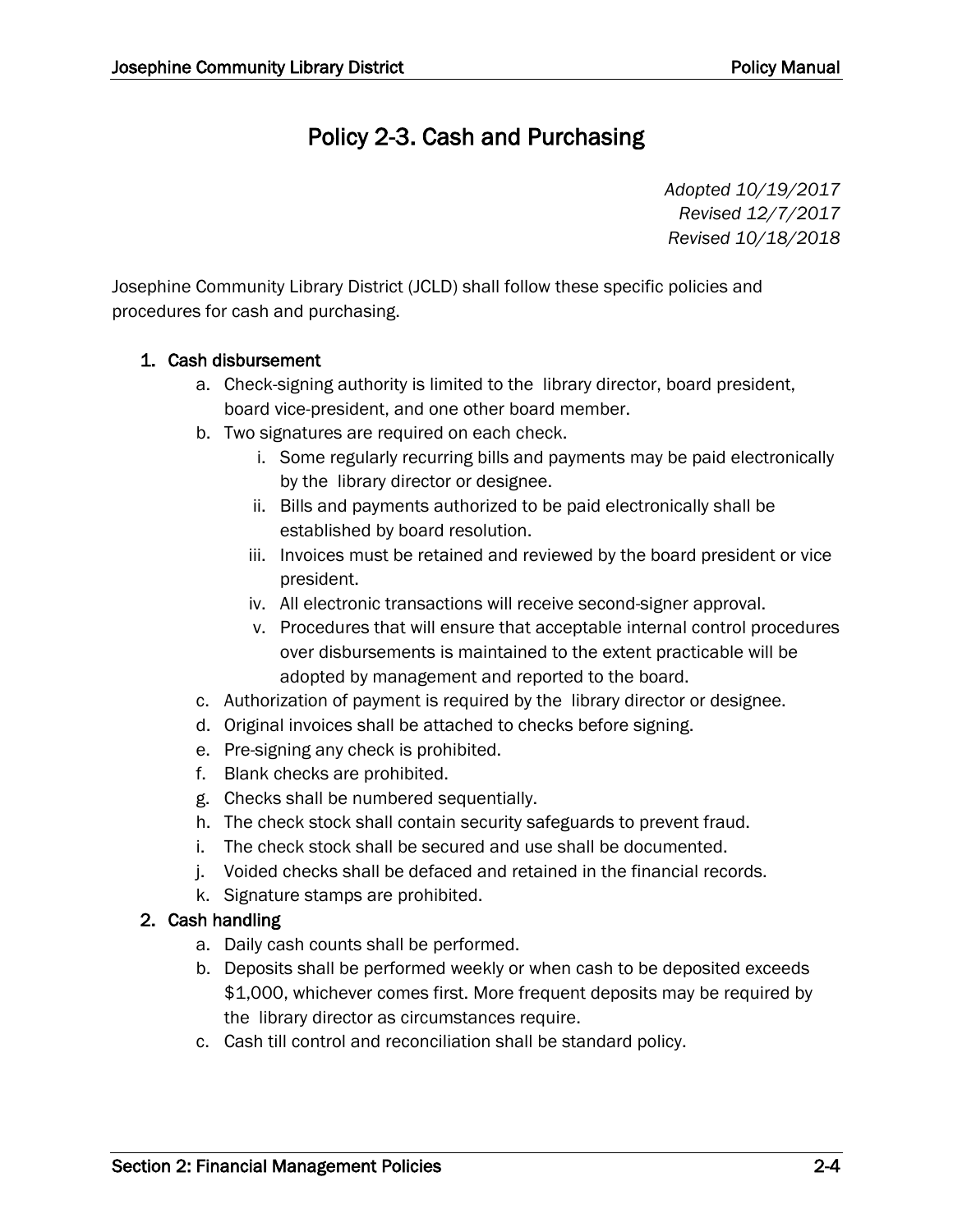#### 3. Bank account reconciliation

Management shall review bank account reconciliations monthly. Reconciliations will use a proof of cash format or similar that reconciles all debit and credit differences between the bank account and the district's general ledger.

### 4. Surplus funds

Available surplus funds may be invested according to ORS with the primary consideration being the security of public funds. The primary disbursement bank account balance will be maintained at a level necessary to pay disbursements for the ensuing two weeks. All surplus funds will be kept in the district's account in the Oregon State Treasurer's Local Government Investment Pool (LGIP) until a separate policy, approved by the Oregon State Treasurer's Short Term Fund Board, is adopted by the district board.

#### 5. Banking

Banking shall be conducted according to ORS and applicable accounting practices.

#### 6. Purchasing

- a. Original invoices shall be required.
- b. Employees of the district shall not serve as independent contractors to the district.
- c. Employees of the district shall not accept consideration from an outside entity while performing district duties.

#### 7. Expenditures approval

The Board of Directors shall approve all expenditures for supplies, materials, equipment, or any contract obligating the district in excess of \$5,000 with the following exceptions:

- a. Purchase of emergency services or materials which cannot be delayed until the next board meeting but exceed \$5,000. Such purchases must be approved by the board president and comply with ORS.
- b. Payments of monthly statements from board-approved vendors, composed of individual invoices not exceeding \$5,000, incurred while conducting regular library business such as purchasing collection materials or office supplies or paying credit statements.
- c. Regular payments on contracts that have been pre-approved by the Board of Directors.

The library director shall authorize all expenditures or contracts up to \$5,000 except contracts for legal services.

Total expenditures within a budgetary fund category (for example, Materials and Services) may not exceed the budgeted allocation of that category without prior approval of the Board of Directors.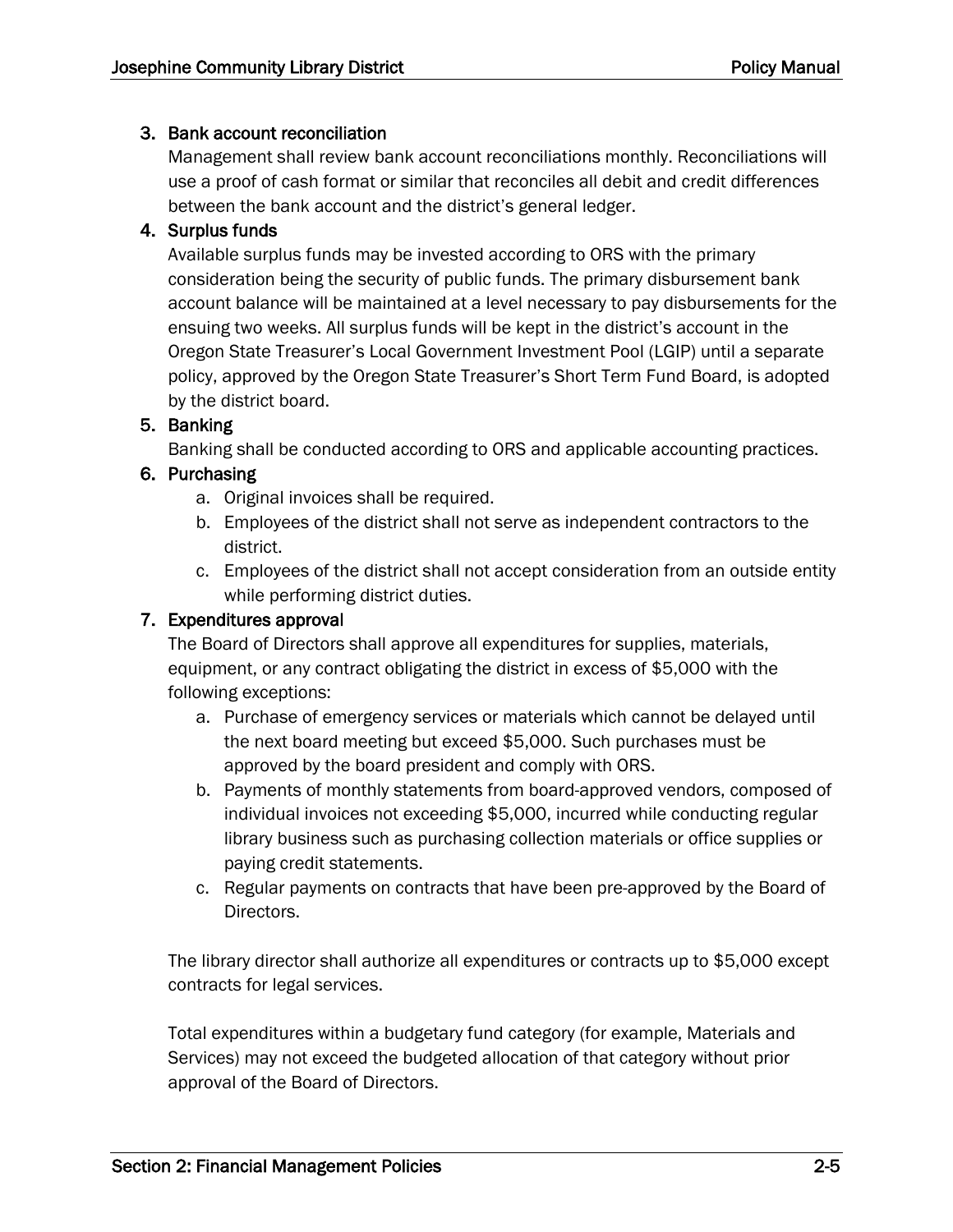# Policy 2-4. Credit Cards

*Adopted 10/19/2017*

The Josephine Community Library District (JCLD) library director is authorized to apply for credit cards in the name of the district. District credit cards are subject to the following restrictions and controls:

- 1. Only the following officials and staff members shall be listed on the district's general purchasing credit card agreements as authorized users: Library Director; and Staff explicitly authorized by the library director.
- 2. District credit cards shall only be used for transactions in which writing a check in advance is either difficult or would delay delivery of goods or services during a time of emergency. District credit cards also may be used to facilitate travel by employees and officials on district business. All credit card charges for employee travel or entertainment shall be subject to reporting in accordance with the Districts Employee Travel and Reimbursement Policy (an accountable plan).
- 3. Use of district credit cards for personal purchases is prohibited.
- 4. Any official or employee who uses district credit cards shall submit to the library director or designee original receipts for all purchases made as soon as practical after the purchase. Each month, the library director or designee shall reconcile the receipts submitted with the monthly credit card statements to ensure proper card usage. A standard credit card accounting report will be developed and each card user shall be required to submit this report to the library director (or designee) within three business days after month end. Credit card billing periods shall end on the last day of the month and card statement shall be paid full by bank debit upon presentation.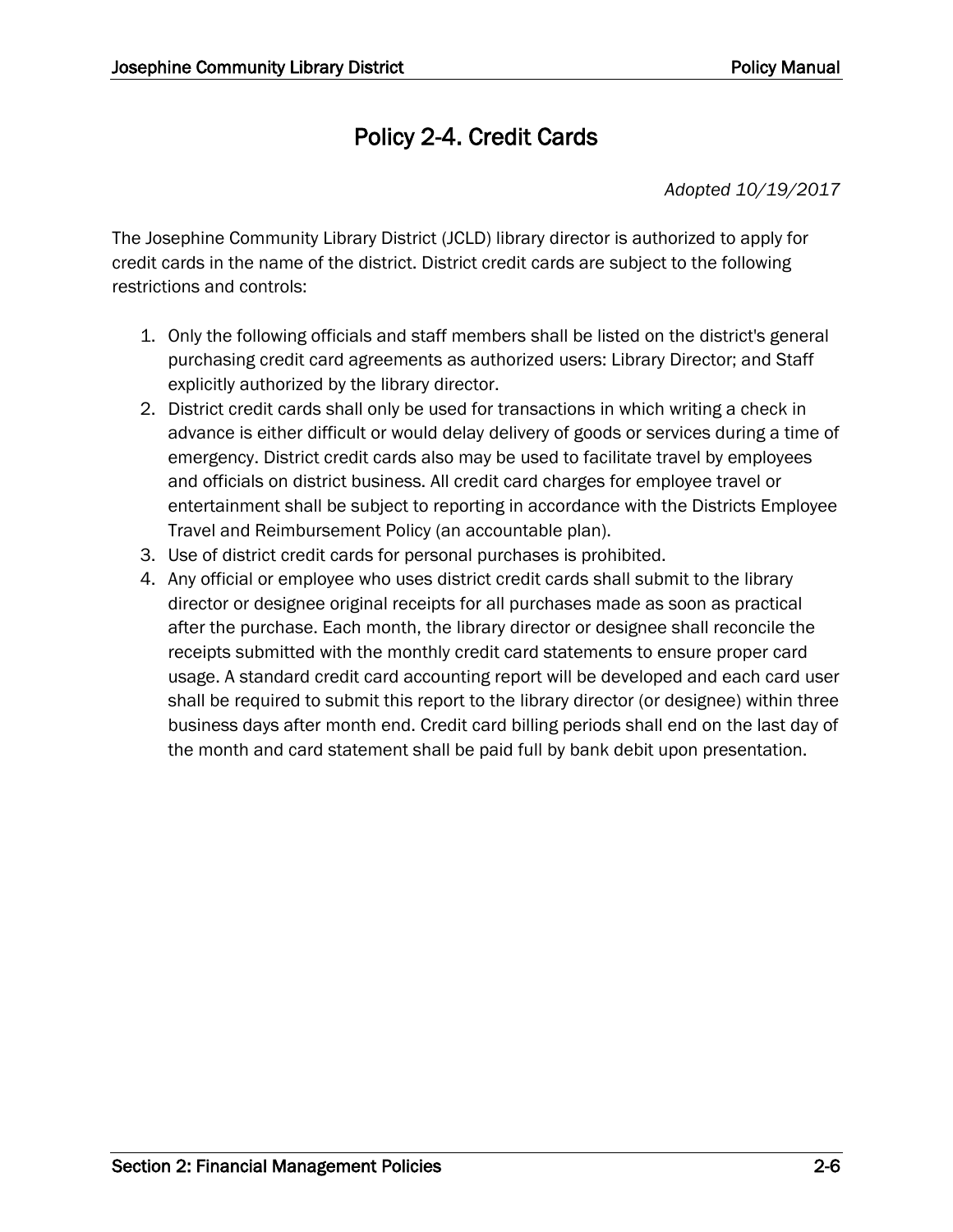# Policy 2-5. Personnel

*Adopted 10/19/2017*

Employment policies shall include procedures that reasonably protect Josephine Community Library District (JCLD) assets.

- 1. Employment applications shall include:
	- a. A statement that false information or misrepresentation can be cause for disqualification or dismissal.
	- b. A criminal background check with candidate's written approval.
	- c. Reference checks.
- 2. Appropriate staff supervision.
- 3. Rotation of duties/cross-training.
- 4. Communication and confirmation of polices and ethics.
- 5. Employee and financial contractor fidelity coverage (bonding) is required (when applicable).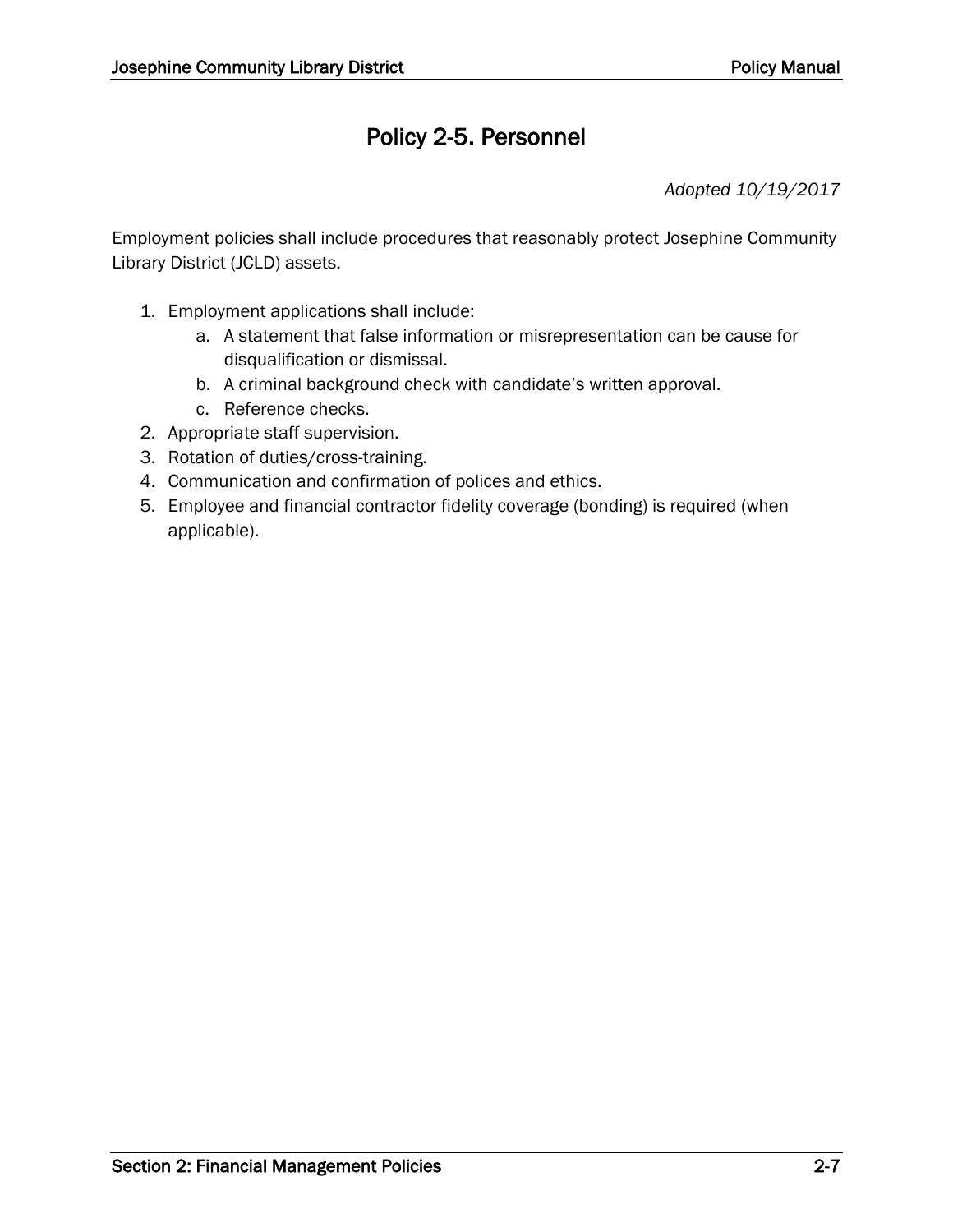## Policy 2-6. District Assets and Capital Outlay

*Adopted 10/19/2017*

The Josephine Community Library District (JCLD) library director shall not allow district assets to be unprotected, inadequately maintained, or unnecessarily risked. Accordingly, s/he may not:

- 1. Fail to insure against theft and casualty losses to at least 80 percent of replacement value and against liability losses.
- 2. Subject facilities to improper use or insufficient maintenance.
- 3. Unnecessarily expose the district, its board, or staff to claims of liability.
- 4. Make any purchase:
	- a. Contrary to state statutes and regulations concerning conflicts of interest.
	- b. Of over \$500 without having obtained comparative prices and quality.
	- c. Of over \$3,000 without evaluating a balance of long-term quality and cost.
- 5. Fail to protect intellectual property, information, and files from loss or damage.
- 6. Receive, process, or disburse funds under insufficient controls to meet the boardappointed auditor's standards.
- 7. Fail to comply with the District's Investment Policy.
- 8. Fail to ensure that policies are written and implemented to ensure that Oregon Public Official Ethics Rules are followed. The district has an obligation to ensure that employees do not inadvertently violate Oregon laws concerning personal use of district property.

Capital outlay shall include expenditures on:

- 1. Land acquisition or improvement, including improvements and installations on the grounds.
- 2. Building construction, expansion, or remodeling.
- 3. Installation, addition, or replacement of major building systems such as heating and cooling, electrical, plumbing, and other services.
- 4. Shelving.
- 5. Depreciable equipment, which includes items that have an anticipated useful life exceeding one year, cost \$5,000 or more, retain their original shape and use, and are nonexpendable. Equipment, including nonexpendable equipment costing less than \$5,000, must be inventoried. The definition of accounting for "capital outlay" and the accounting thereof, should be part of the district's Accounting Policy.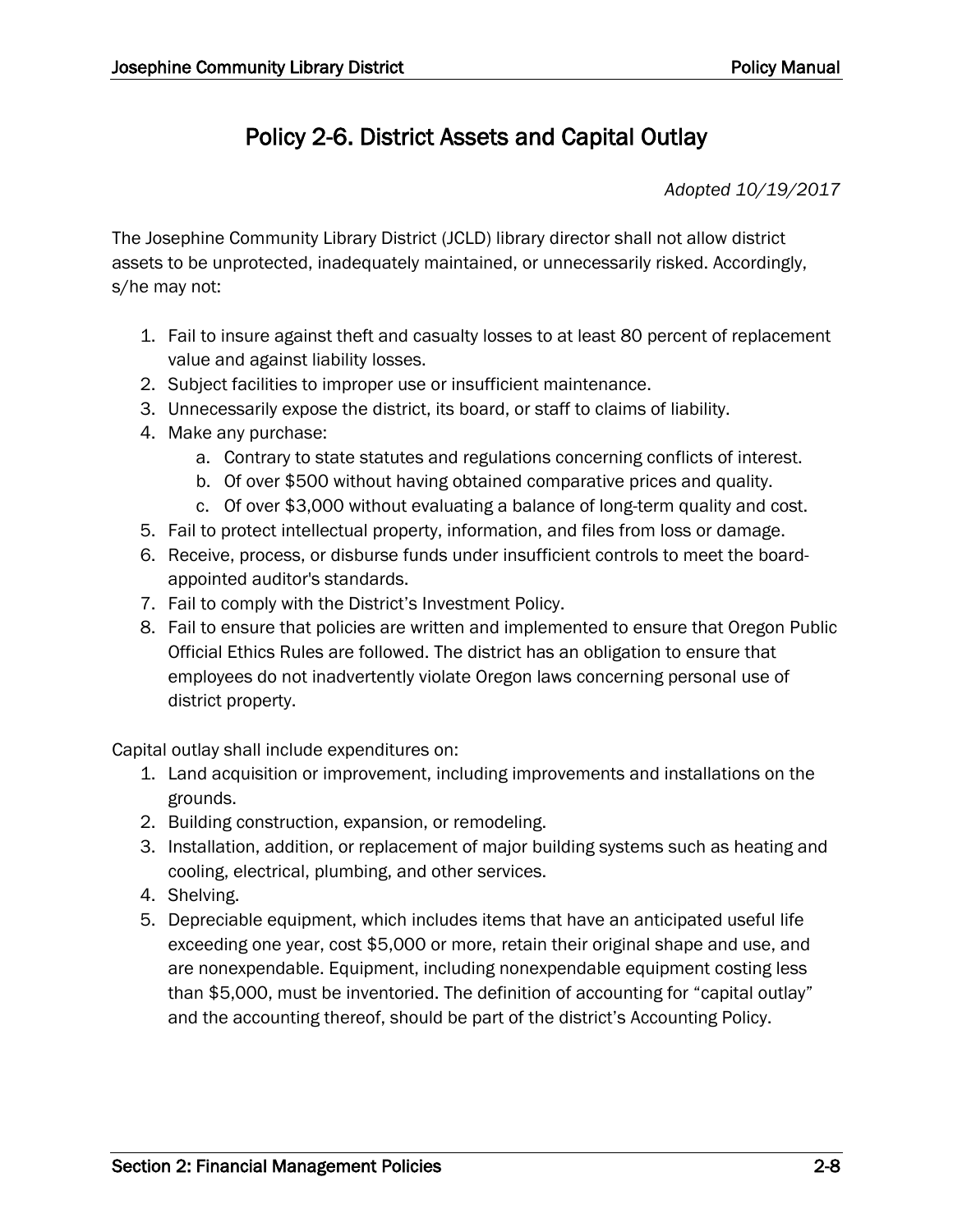## Policy 2-7. Surplus Property

*Adopted 10/19/2017*

The Josephine Community Library District (JCLD) library director or designee may declare property surplus that is deemed no longer useful to the district. Such property may include all tangible assets such as equipment, materials, supplies, and furniture. Surplus property shall be disposed in the following order of preference:

- 1. Recycled internally. Staff should first deem whether property has use for district purposes other than its original use.
- 2. Sold or traded. If property is deemed to have significant value, it shall be sold or traded for something of equivalent value. Property shall be sold "as is." If property is deemed of particular use to a library, it shall first be offered for sale to other libraries in the district's consortium or in Oregon. If no other library is interested in the property, the district may offer it for sale to local nonprofit organizations. Funds received from sale of property shall be considered miscellaneous income into the fund from which the property was or would have been purchased.
- 3. Donated. If property is deemed to have little value, it shall be offered for donation if it is not cumbersome to do so. Property also may be donated rather than sold if the donation would provide significant good will benefits to the District. If property is deemed of particular use to a library, it shall first be offered for donation to other libraries in the district's consortium or in Oregon. If no other library is interested in the property, the district may offer it for donation to local nonprofits.
- 4. Discarded. Property that has no value or cannot be sold, traded, or donated shall be discarded. The district prefers to discard property with a service that recycles all or a portion of the property. Otherwise, the district shall discard property through its regular waste disposal service.
	- a. Hazardous substances shall be discarded in accordance with proper safety procedures.
	- b. Any electronic equipment that stores documents, licensed software, copyrighted material, personal information about district patrons, staff, or board members, or other sensitive information shall be erased before being disposed per this policy.
	- c. Oregon administrative rules require certain compliance with certain rules for disposal of public property.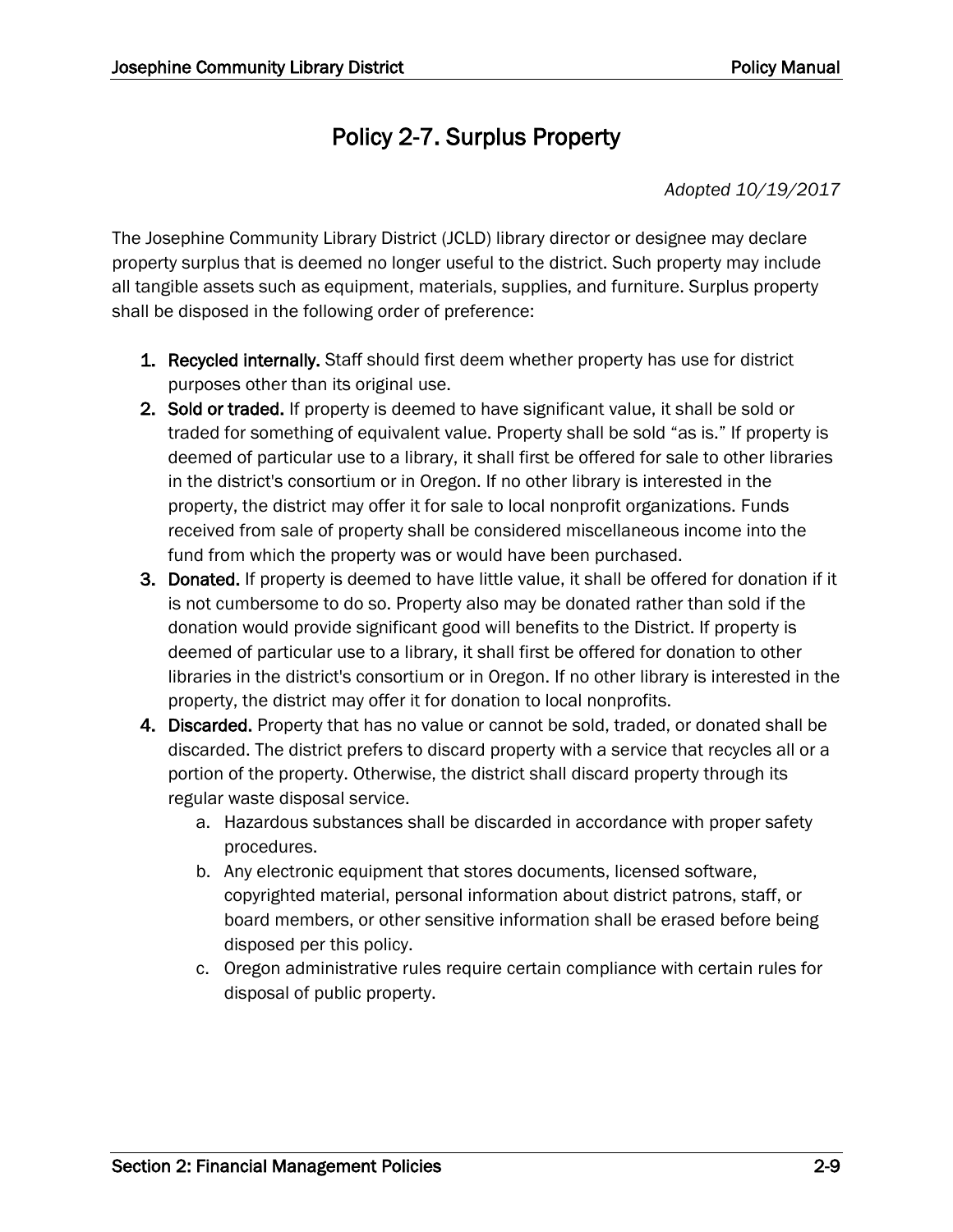# Policy 2-8. Contracts

*Adopted 1/25/2018 Revised 1/19/2022*

Josephine Community Library District (JCLD) follows the Oregon Model Public Contracting Rules (ORS 279A.065, "Public Contracting - General Provisions") when purchasing goods and services and for construction projects, subject to the additions or exceptions provided in this policy.

### 1. Local Contract Review Board

Except when otherwise provided in JCLD policies, the powers and duties of the Local Contract Review Board (LCRB) under the Public Contracting Code shall be exercised and performed by the JCLD Board of Directors.

### 2. Delegation of Contracting Authority

Unless expressly limited by the Local Contract Review Board or JCLD policies, all powers and duties given or assigned to contract agencies by the Public Contracting Code may be exercised or performed by the board chair, library director, or his/her designee, including the authority to enter into emergency contracts pursuant to ORS 279B.080, "Emergency Procurements."

### 3. Personal Services Contracts

Personal services shall be defined to include those services that require specialized technical, creative, professional, or communication skills or talents, unique and specialized knowledge, or the exercise of discretionary judgment, and for which the quality of the service depends on attributes that are unique to the service provider. Such services shall include, but are not limited to: architects, engineers, surveyors, attorneys, accountants, auditors, computer programmers, artists, designers, performers, and consultants. The library director or his/her designee shall have the authority to determine whether a particular service is a "personal service" under this definition.

Personal service contracts do not require a competitive bidding process. When screening or selecting a personal service contractor, the district will consider qualifications, performance history, expertise, knowledge, creativity, and the ability to exercise sound judgment. The selection is based primarily on these factors rather than price.

Unless otherwise provided in this section, contracts for architectural, engineering,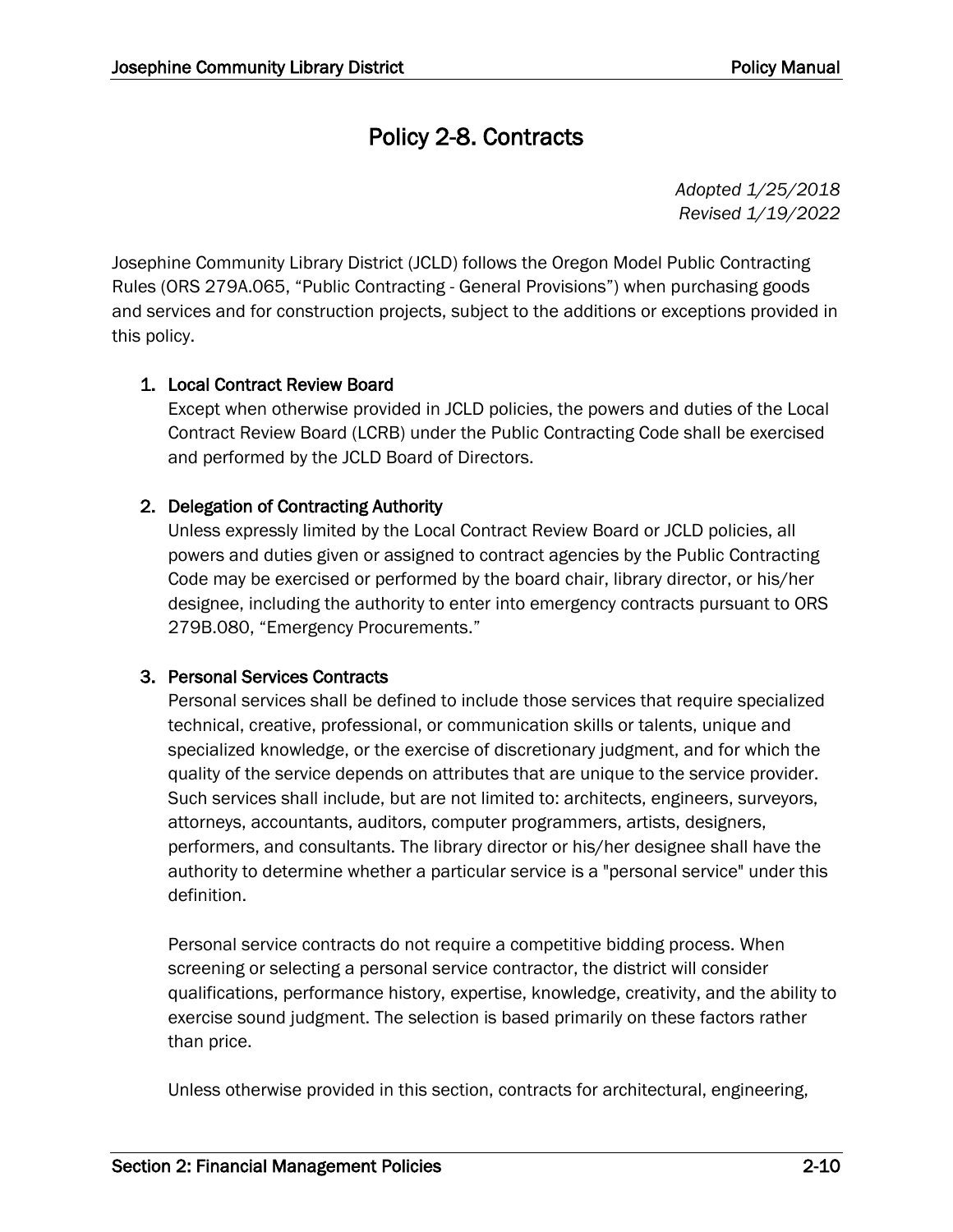photogrammetric mapping, transportation planning or land surveying services shall be awarded according to ORS 279C.110(3) "Selection Procedures for Consultants to Provide Services". A contract for architectural, engineering, photogrammetric mapping, transportation planning or land surveying services may be entered into by direct appointment if such contract is estimated not to exceed \$45,000 in a fiscal year, or if the project described in the contract consists of work that has been substantially described, planned or otherwise previously studied or rendered in an earlier contract with the consultant that was awarded under this policy, and the new contract is a continuation of that project.

#### 4. Small Procurements for Goods and Services up to \$10,000

The library district may award a procurement of goods or services that does not exceed \$10,000 in any manner the contracting agency deems practical or convenient, pursuant to ORS 279B.065 "Small Procurements".

#### 5. Intermediate Procurement for Goods and Services up to \$150,000

The library district may award a procurement of goods or services between \$10,000 and \$150,000, pursuant to ORS 279B.070, "Intermediate Procurements." When conducting an intermediate procurement, the library district shall seek at least three informally solicited competitive price quotes or competitive proposals from prospective contractors. The library district shall keep a written record of the sources of the quotes or proposals received. If three quotes or proposals are not reasonably available, fewer will suffice, but the library district shall make a written record of the effort makes to obtain the quotes or proposals.

The library district may award the contract to the contractor whose quote or proposal will best serve the interests of the library, taking into account price as well as considerations including, but not limited to, experience, expertise, product functionality, suitability for a particular purpose and contractor responsibility.

#### 6. Requests for Proposals for Goods and Services over \$150,000

For procurement of goods or services exceeding \$150,000, the library district shall distribute and publish a Request for Proposal (RFP) for competitive bids, pursuant to ORS 279B.060 "Competitive Sealed Proposals."

The Request for Proposal will contain the information required by ORS 279B.060 (2) and will be published as a public notice. The sealed proposals will be opened at the time and date specified in the RFP. The library district will evaluate the proposals and request any necessary additional information from proposers. If and when a choice is made, the library will issue or electronically post the Notice of Intent to Award as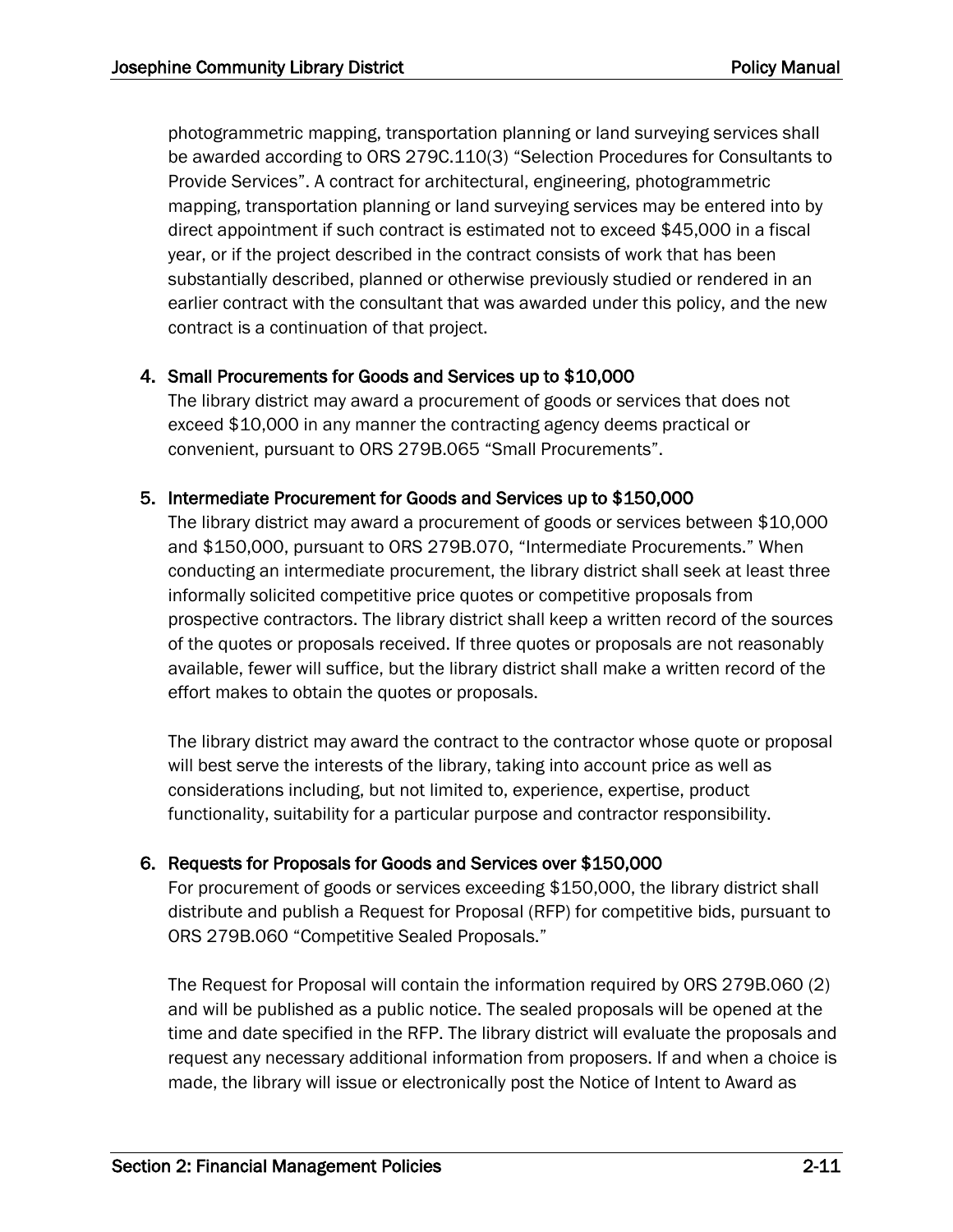described in ORS 279B.135 "Notice of Intent to Award" to each proposer who was evaluated, at least seven days in advance of the contract award to the selected vendor.

### 7. Sole-Source Procurement

When necessary, the district's Local Contract Review Board, library director, or his/her designee may award a contract for goods or services without competition if they determine in writing that the goods or services are available from only one source. enter into a sole-source procurement pursuant to ORS 279B.075 "Sole-Source Procurements".

#### 8. Electronic Advertising

Pursuant to ORS 279C.360 "Requirement for Public Improvement Advertisements" and ORS 279B.055C(4c) "Competitive Sealed Bidding," electronic advertisement of public contracts in lieu of newspaper publication is authorized when it is costeffective to do so. The board president, library director, or designee shall have the authority determine when electronic publication is appropriate, and consistent with the district's public contracting policies.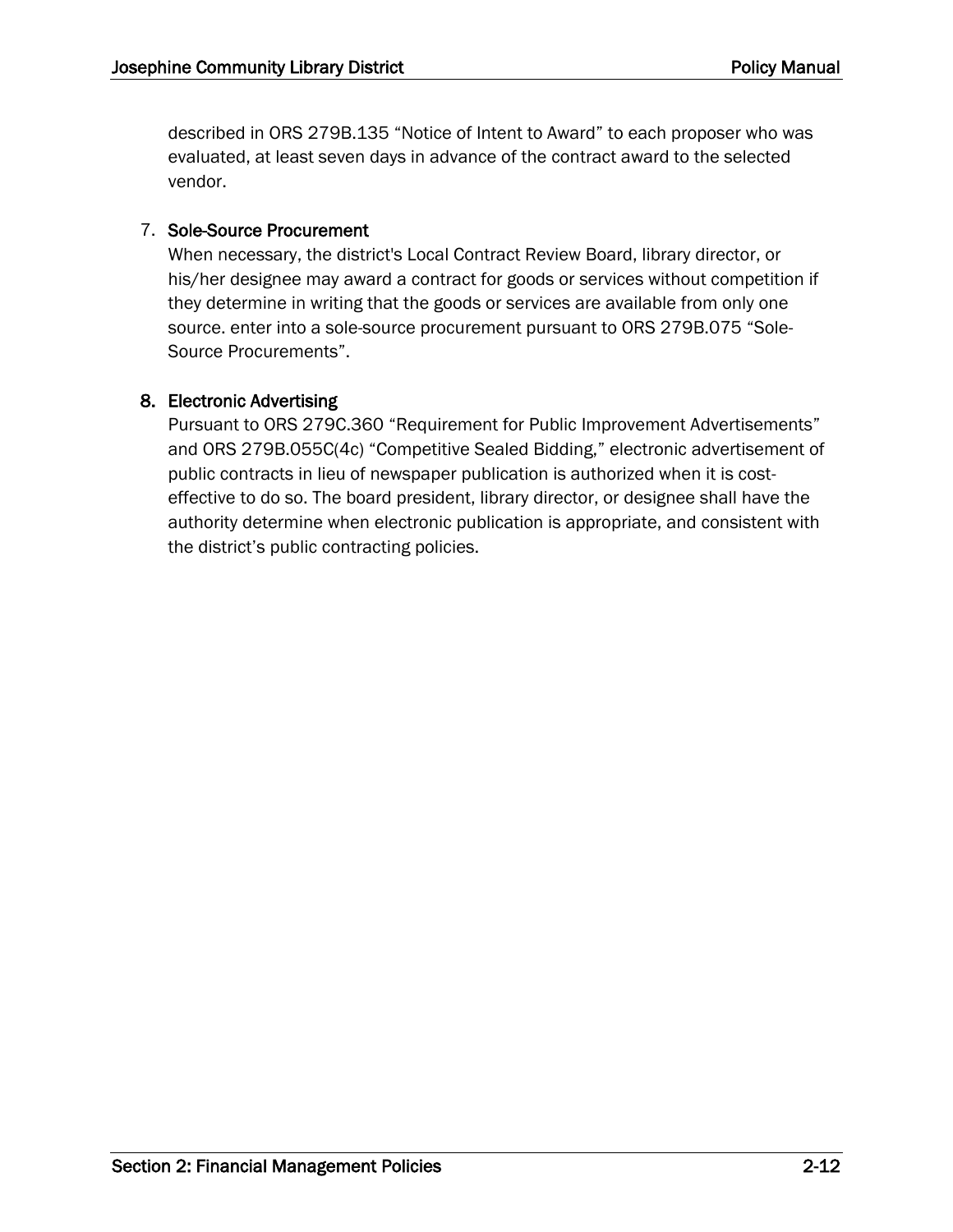# Policy 2-9. Grants

*Adopted 3/15/2018 Revised 10/18/2018*

Josephine Community Library District (JCLD) seeks grants to fund projects beyond the provision of the standard operations budget.

#### 1. Evaluating Grant Opportunities

The library director shall inform the JCLD Board of Directors of the initiation of any new projects that will require grant funding.

The library director shall be authorized to submit grant proposals requesting up to \$100,000 providing the proposed project is within the scope of JCLD library core services, the JCLD strategic framework, or the JCLD operations plan.

JCLD library core services are to:

- a. Maintain and circulate a curated and balanced collection of catalogued books and other materials selected for a wide range of interests for adults, youth, and children in the community.
- b. Provide a pleasant experience and convenient space for library users, with trained volunteers and professional staff available for guidance in the acquisition of information.
- c. Provide access to the Internet and a variety of digital media with subsequent digital skills training.
- d. Provide special programming to encourage children's literacy.
- e. Provide adult and teen programs that encourage lifelong learning.

#### 2. Grant Contracts

The library director shall be authorized to sign contracts for and accept grant awards up to \$100,000 providing that the grant-funded project is within the scope of JCLD library core services, the JCLD strategic framework, or the JCLD operations plan.

According to ORS 279A.025, grant contracts are not subject to competitive bid requirements.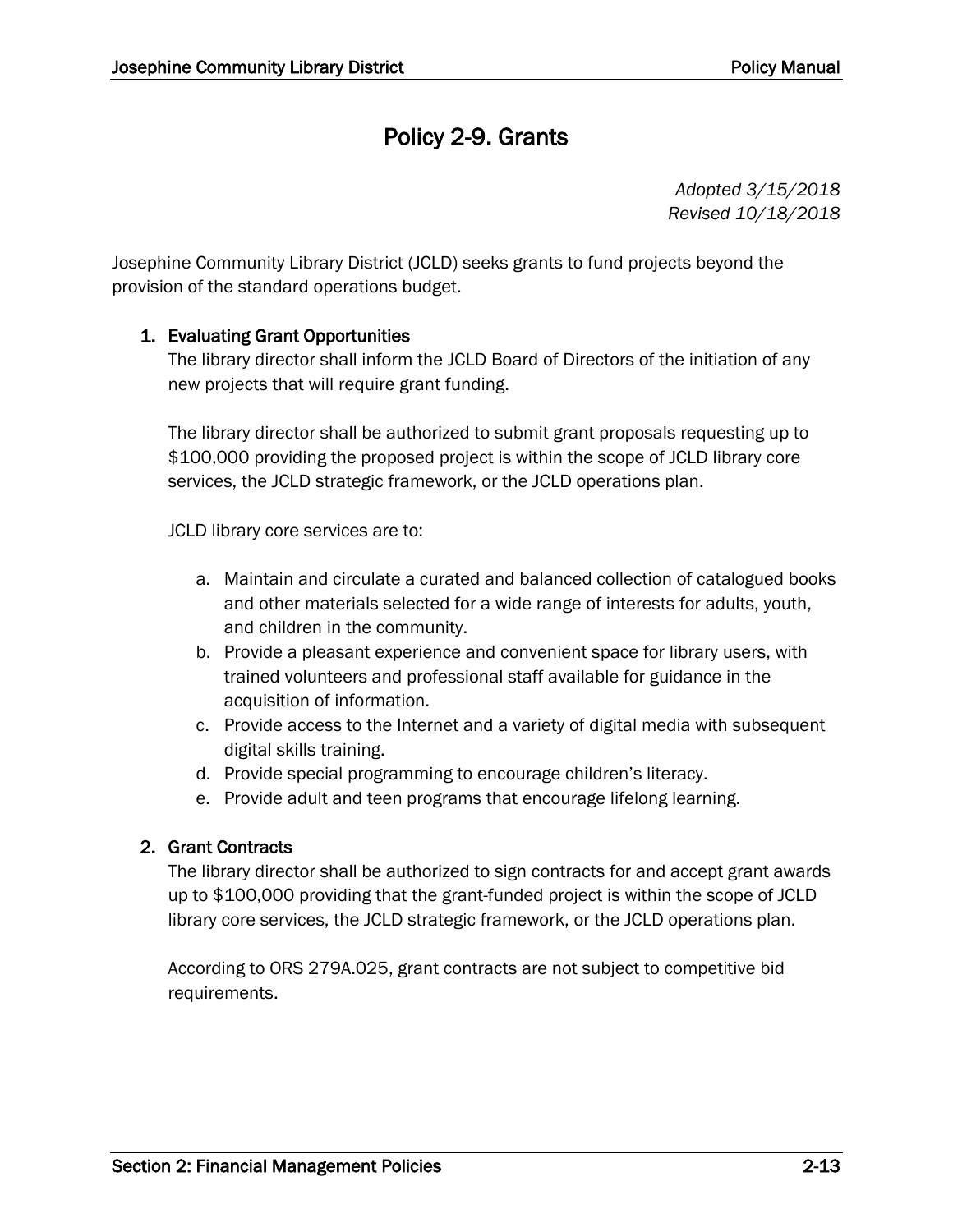### 3. Grant Funds Management

Grant funds shall be used only for the project for which the funder approved the grant.

If advance-funded or reimbursable grant funding is not accounted for in the current fiscal year budget, before the funding is expended the JCLD Board of Directors shall approve a resolution authorizing the expenditure of the grant in accordance with ORS 294.338(2).

Also before any advance-funded or reimbursable grant funding is expended, a Grant Expenditure Tracking Sheet shall be completed. This form shall detail the items, quantities, and costs of project expenses being paid by the awarded grant funds, along with the expenditure timeframe and reporting requirements.

The Grant Expenditure Tracking Sheet shall be approved and acknowledged with signatures from the library director, fiscal coordinator, and the grant project procurement lead.

Progress on the grant project and expenditures shall be tracked and reported back to the funder according to the funder's requirements.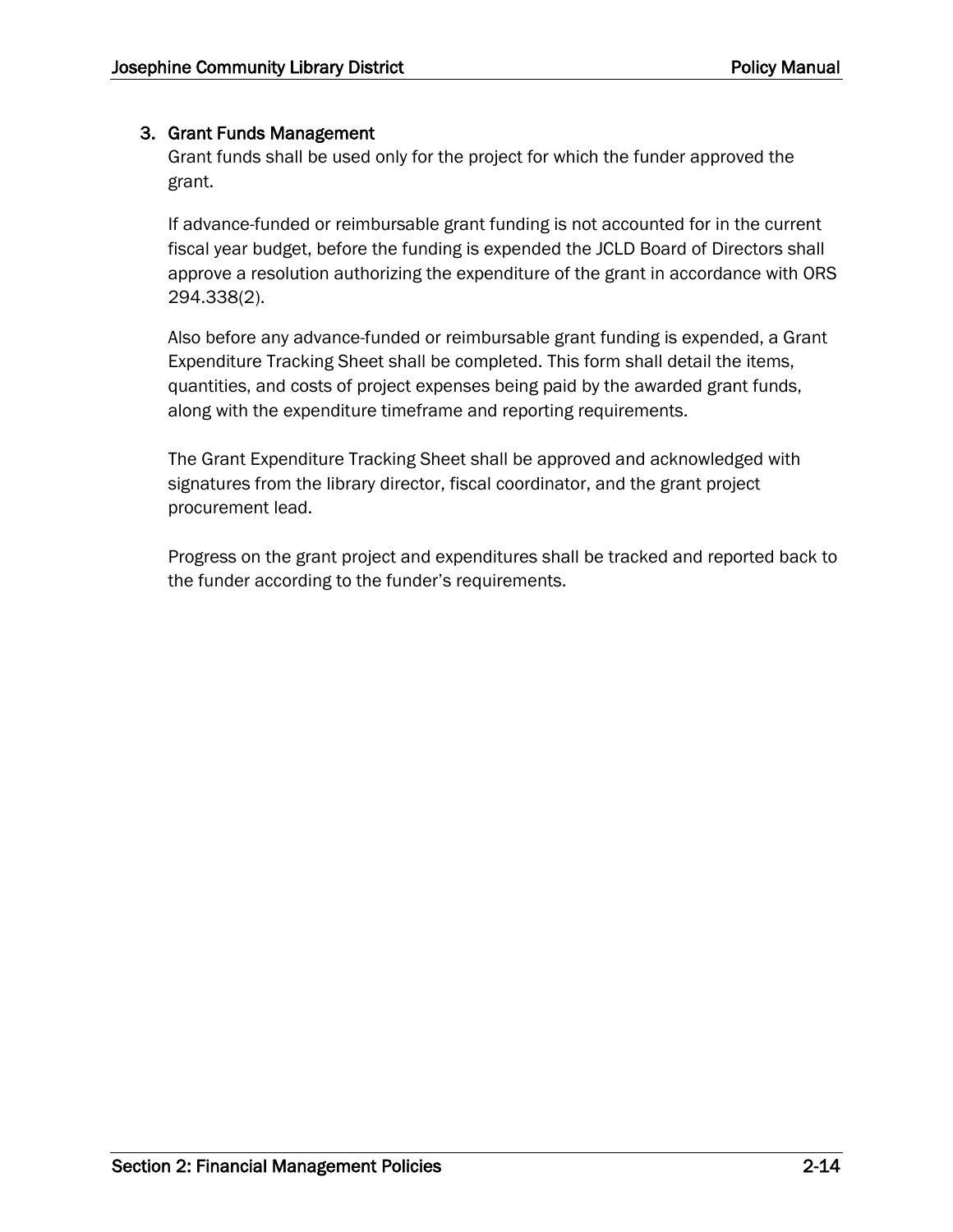| Date           | Procurement Lead Signature |                            |               | Date                              | Fiscal Coordinator Signature                      |               |
|----------------|----------------------------|----------------------------|---------------|-----------------------------------|---------------------------------------------------|---------------|
| Date           | Library Director Signature |                            |               | Date                              | Approving Board Resolution #                      |               |
|                |                            |                            |               |                                   |                                                   |               |
|                |                            | g                          | g             | g                                 |                                                   | Subtotal      |
|                |                            |                            |               |                                   |                                                   |               |
|                |                            |                            |               |                                   |                                                   |               |
|                |                            |                            |               |                                   |                                                   |               |
|                |                            |                            |               |                                   |                                                   |               |
|                |                            |                            |               |                                   |                                                   |               |
|                |                            |                            |               |                                   |                                                   |               |
|                |                            |                            |               |                                   |                                                   |               |
|                |                            |                            |               |                                   |                                                   |               |
|                |                            |                            |               |                                   |                                                   |               |
|                |                            |                            |               |                                   |                                                   |               |
|                |                            |                            |               |                                   |                                                   |               |
|                |                            |                            |               |                                   |                                                   |               |
|                |                            | allocation Notes<br>Actual | Planned       | allocation allocation<br>Proposed |                                                   | Expense       |
|                |                            |                            |               |                                   | Person(s) responsible for reporting:              |               |
|                |                            |                            |               |                                   | Procurement lead(s) responsible for expenditures: |               |
|                |                            |                            |               |                                   | Report due dates, including year:                 |               |
|                | Expenditure deadline:      |                            | Date awarded: |                                   | Amount awarded                                    |               |
|                |                            | Website:                   |               |                                   |                                                   | Emait         |
|                |                            |                            |               | Fax:                              |                                                   | Phone:        |
|                | City, State, Zip:          |                            |               |                                   |                                                   | Address:      |
|                |                            |                            |               |                                   | Contact person and title:                         |               |
| Funder Grant # |                            |                            |               |                                   |                                                   | Funder name:  |
| Funder code:   |                            |                            |               |                                   |                                                   | Project name: |
|                |                            |                            |               |                                   | Grant Expenditures Tracking Sheet                 |               |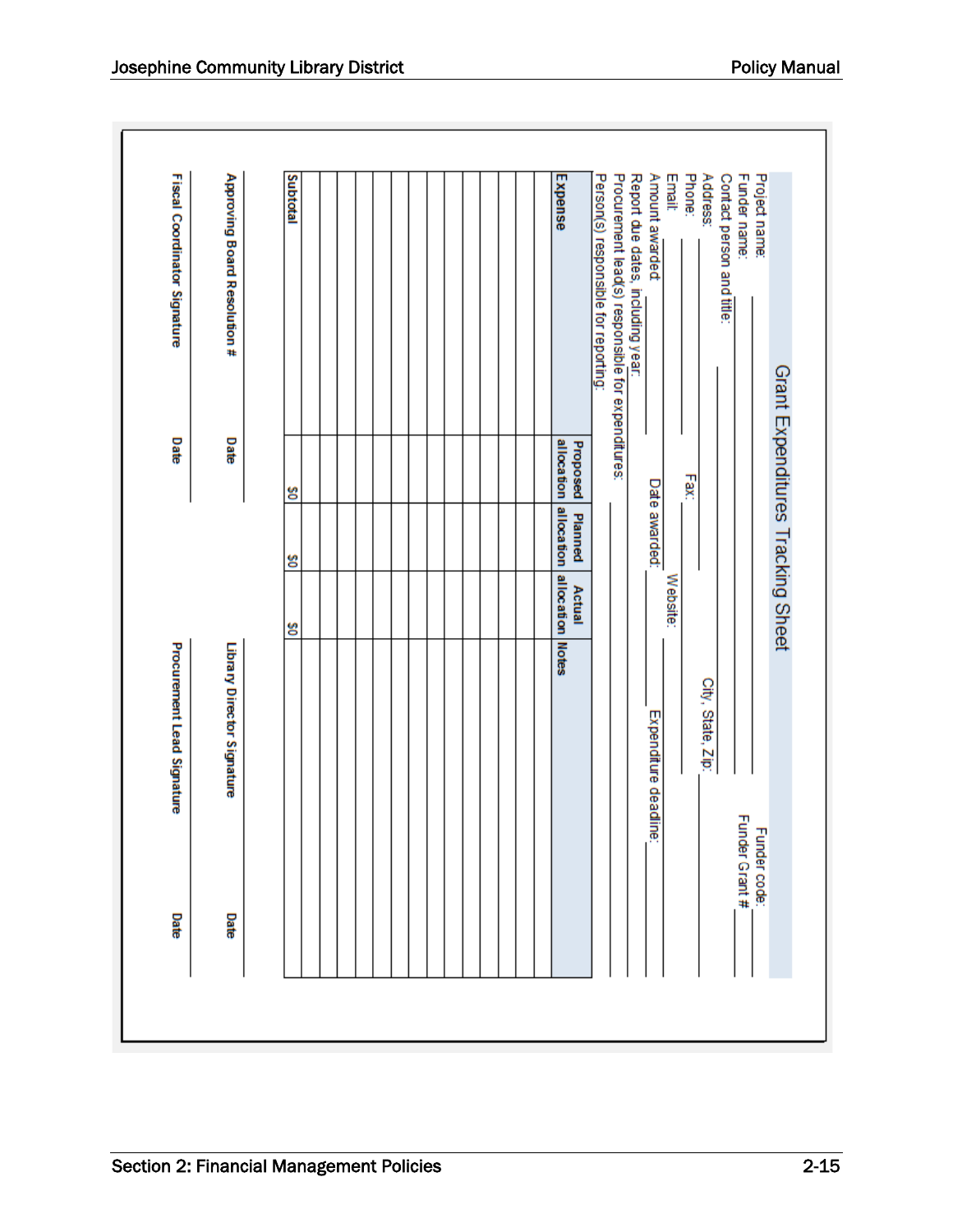# Policy 2-10. Budget Review and Transfers

*Adopted 7/19/2018*

Josephine Community Library District (JCLD) shall follow these policies and procedures for budget transfers:

### General

The Library Director monitors the adopted annual budget on a monthly basis and properly reviews the Operations, Maintenance and Administration sections of the budget. Congruently, department heads review the budgeted line items under their supervision in such a manner as to keep expenditures within the established budget.

Department heads are provided monthly financial reports to monitor their line items, both for the current month and year-to-date. Differences are expected, but should not be considerably above or below budget. Any significant variance is noted, and an investigation conducted. Either a correction is made or substantiation is provided with a justifiable reason.

### Realignment of Budget

The Library Director may approve transfers between budget line items within each section of the budget, at his/her discretion. The Library Director must seek approval to transfer between the Library Services, Maintenance and Repairs, and Administration budgets.

In most instances, variances are corrected by a realignment of the budget. However, no budget line item may be increased without another line item being decreased. Budget transfers are administered in an appropriate manner and in accordance with JCLD's Financial and Strategic Plan.

### Substantial Variances

The Library Director reviews the variances and informs the Board of Directors when an Operations, Maintenance or Administration budget is over budget and why. Substantial/significant changes in revenue or expenditures are investigated and substantiated by the Library Director. Action is taken to ensure corrective measures are in place.

The Library Director communicates all significant variances to the Board of Directors. Revisions which require change in planned revenues and expenditures are reviewed by the Board of Directors and the Library Director. Any necessary changes require board approval.